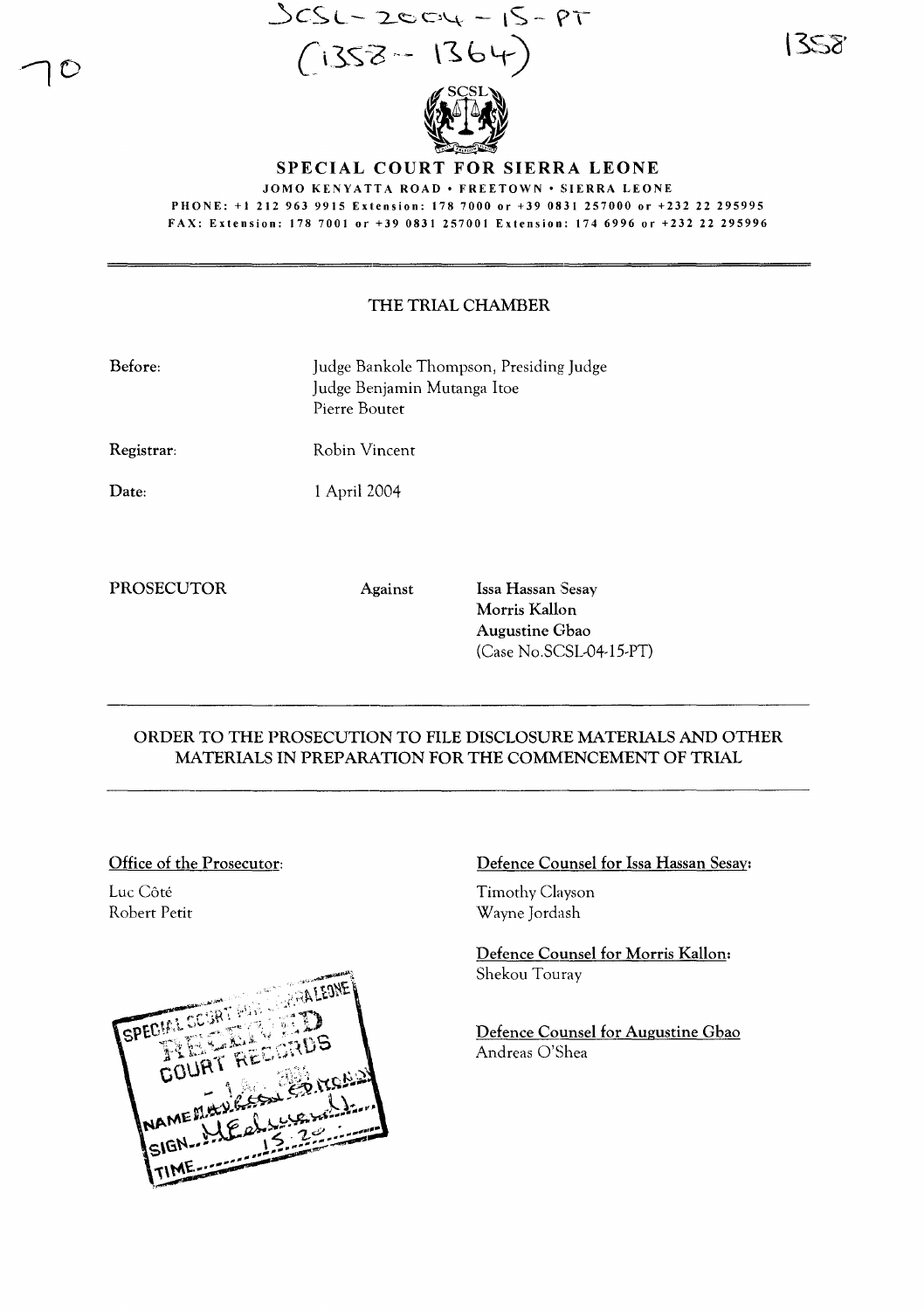**THE TRIAL CHAMBER** ("Trial Chamber") of the Special Court for Sierra Leone ("Special Court");

**NOTING** the Status Conference held in this case on 2-3 March 2004, and the extensive discussions therein on, *inter alia,* compliance with disclosure obligations under Rule 66 of the Rules of Procedure and Evidence of the Special Court ("Rules"), the number of witnesses to be called by the Office of the Prosecutor ("Prosecution") during the presentation of its case, and the state of preparedness for trial of the Prosecution and the defence counsel ("Defence") for lssa Hassan Sesay, Morris KaHan and Allieu Kondewa ("Accused");<sup>1</sup>

**CONSIDERING** that Rule 66 ("Disclosure of materials by the Prosecutor") of the Rules in force at the time of the Status Conference provided:

(A) Subject to the provisions of Rules 53, 69 and 75, the Prosecutor shall:

- (i) Within 30 days of the initial appearance of an accused, disclose to the Defence copies of the statements of all witnesses whom the Prosecutor intends to call to testify and all evidence to be presented pursuant to Rule *92 bis* at trial. Upon good cause being shown, a Judge of the Trial Chamber may order that copies of the statements of additional prosecution witnesses be made available to the defence within a prescribed time.
- (ii) At the request of the defence, subject to Sub-Rule (B), permit the defence to inspect any books, documents, photographs and tangible objects in his custody or control, which are material to the preparation of the defence, upon a showing by the defence of the categories of. Or specific, books, documents, photographs and tangible objects which the defence considers to be material to the preparation of a defence or to inspect any books, documents, photographs and tangible objects in his custody or control which are intended for use by the Prosecutor as evidence at trial or were obtained from or belonged to the accused.

[...]

**CONSIDERING** that Rule 66 of the Rules currently in force<sup>2</sup> provides:

(A) Subject to the provisions of Rules 50, 53, 69 and 75, the Prosecutor shall:

(i) Within 30 days of the initial appearance of an accused, disclose to the Defence copies of the statements of all witnesses whom the Prosecutor

Case No. SCSL04-15-PT v 2. (V 2. 01 April 2004

<sup>&</sup>lt;sup>1</sup> The Trial Chamber recalls that Morris Kallon was represented by Duty Counsel from the Defence Office at the Status Conference. Accordingly, references to the "Defence" throughout this Order is generally related to Defence Counsel for Issa Hassan Sesay and Augustine Gbao. In order that Mr. Kallon suffers no adverse effects, the Trial Chamber has considered the rights of Mr. Kallon in light of the submissions made by Defence Counsel for Mr. Sesay and Mr. Gbao.  $1$ <sup>2</sup> The Rules of Procedure and Evidence of the Special Court were amended at the 5<sup>th</sup> Plenary Session held in Freetown 11-14 March 2004.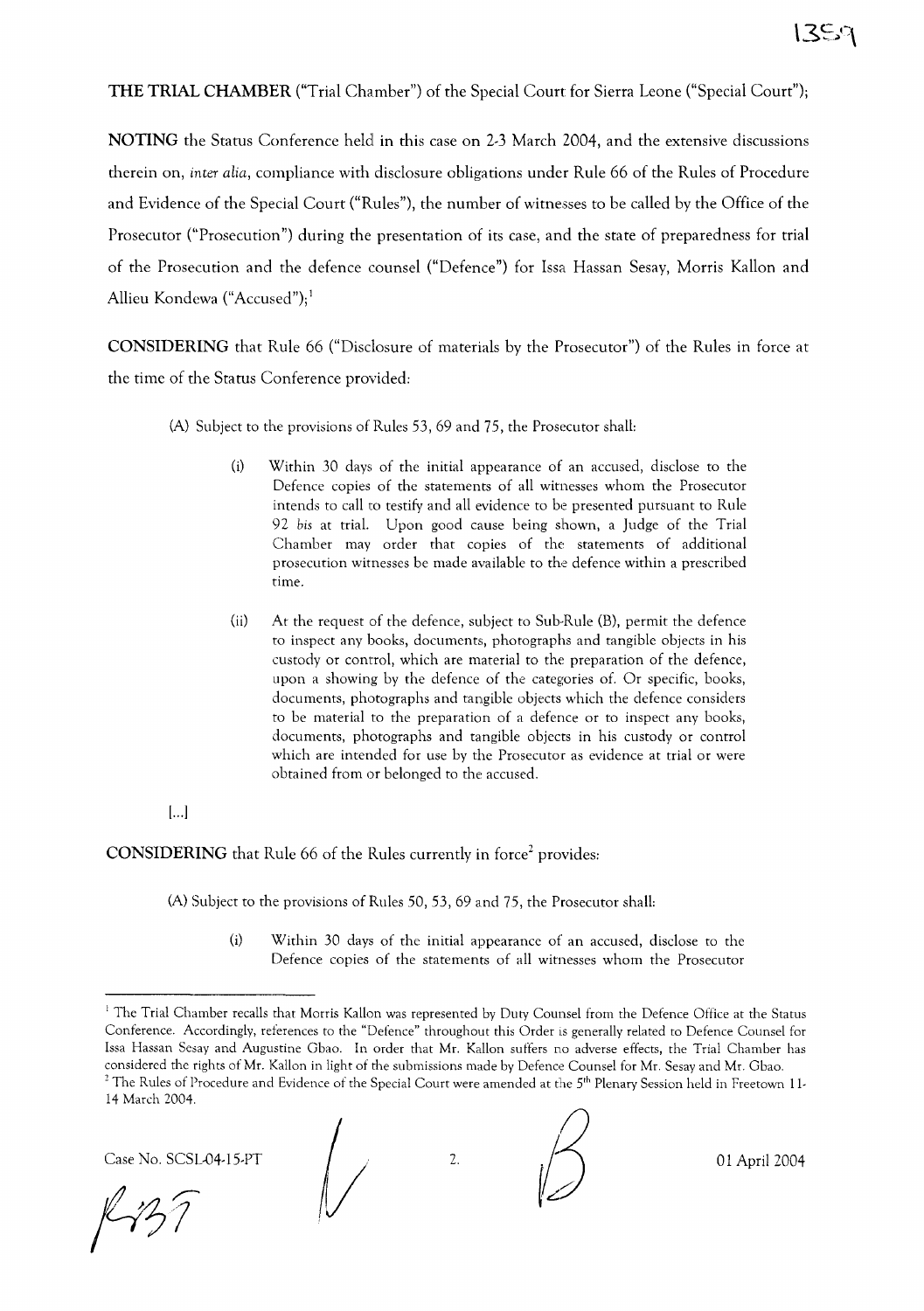intends to call to testify and all evidence to be presented pursuant to Rule 92 bis at trial. Upon good cause being shown, a Judge of the Trial Chamber may order that copies of the statements of additional prosecution witnesses be made available to the defence within a prescribed time.

- (ii) Continuously disclose to the Defence copies of the statements of all additional prosecution witnesses whom the Prosecutor intends to call to testify, but not later than 60 days before the clate for trial, or as otherwise ordered by a Judge of the Trial Chamber either before or after the commencement of the trial, upon good cause being shown by the Prosecution. Upon good cause being shown by the Defence, a Judge of the Trial Chamber may order that copies of the statements of additional prosecution witnesses that the Prosecution does not intend to call be made available to the defence within a prescribed time.
- (iii) At the request of the defence, subject to Sub-Rule (B), permit the defence to inspect any books, documents, photographs and tangible objects in his custody or control, which are material to the preparation of the defence, upon a showing by the defence of categories of, or specific, books, documents, photographs and tangible objects which the defence considers to be material to the preparation of a defence, or to inspect any books, documents, photographs and tangible objects in his custody or control which are intended for use by the Prosecutor as evidence at trial or were obtained from or belonged to the accused.

(B) Where information or materials are in the possession of the Prosecutor, the disclosure of which may prejudice further or ongoing investigations, or for any other reasons may be contrary to the public interest or affect the security interests of any State, the Prosecutor may apply to a Judge designated by the President sitting ex *t'arte* and in *camera,* but with notice to the Defence, to be relieved from the obligation to disclose pursuant to Sub-Rule (A). When making such an application the Prosecutor shall provide, only to such Judge, the information or materials that are sought to be kept confidential.

CONSIDERING that the Trial Chamber seeks to ensure that the rights of the Accused are not infringed, but rather are enhanced, by the amendment of Rule 66 of the Rules;

NOTING that Rule 73 *bis* of the Rules outlines materials which the Trial Chamber may order the Prosecution to file at a Pre-Trial Conference, which include inter *alia* (1) a list of witnesses the Prosecutor intends to call with: (a) The name or pseudonym of each witness, (b) A summary of the facts on which each witness will testify, (c) The points in the indictment on which each witness will testify, and (d) The estimated length of time required for each witness; and (2) (v) A list of exhibits the Prosecutor intends to tender in evidence stating, where possible, whether or not the defence has any objection as to authenticity;

RECALLING the submissions of the Prosecution at the Status Conference on the issue of its compliance with disclosure obligations under the former Rule  $66(A)(i)$ -of the Rules, including *inter* 

Case No. SCSL04-15-PT  $\begin{array}{ccc} \hline \end{array}$  3. 01 April 2004

 $1477$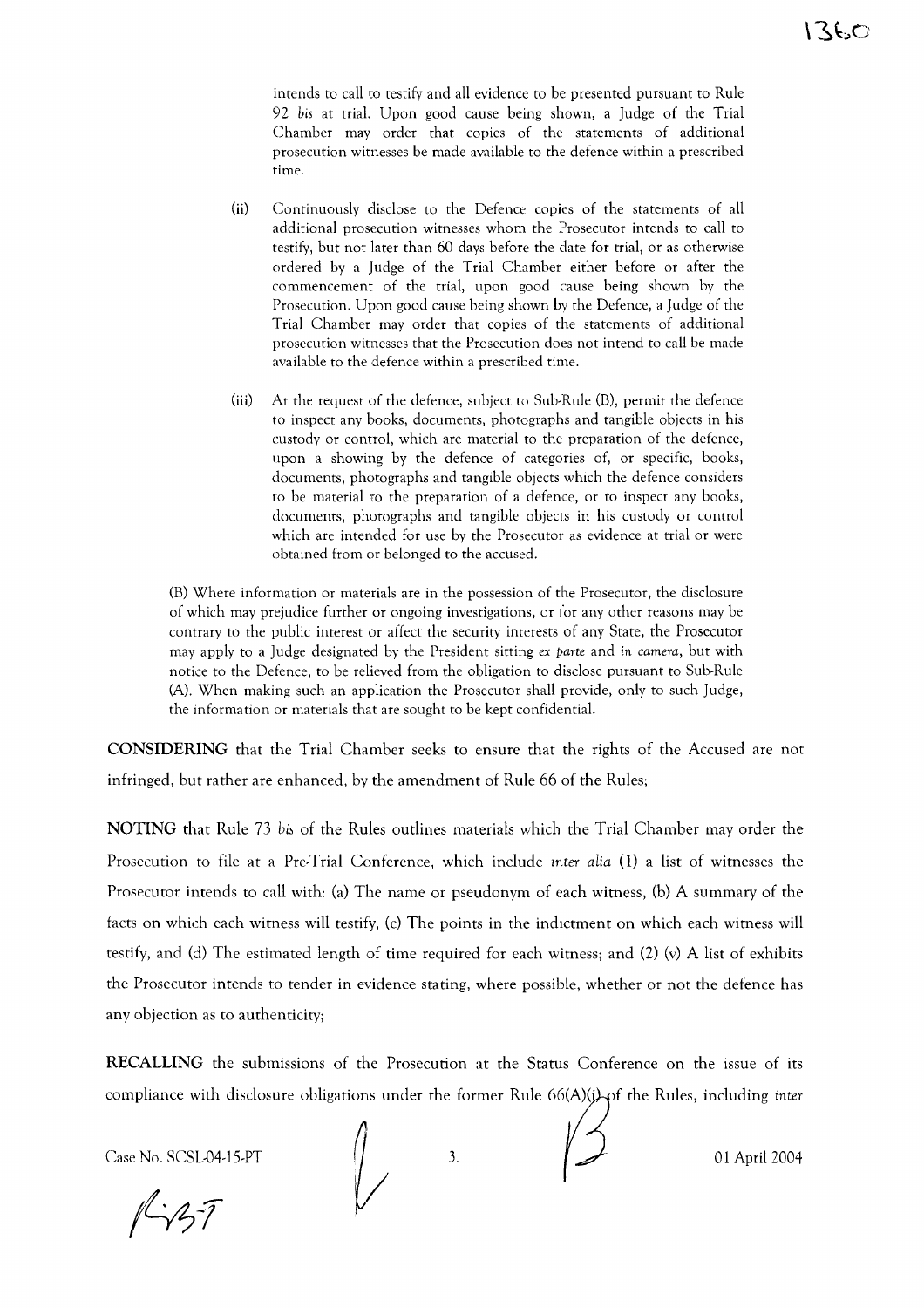*alia* (a) that it has disclosed witness statements in compliance with Rules 66 and 68 of the Rules; (b) that it provided the Defence with witness summaries or redacted witness statements in accordance with the Rules, which, it asserts, is in compliance with Decisions for protective measures issued by this Trial Chamber which permits the Prosecution to withhold "identifying data" of the persons for whom protective measures have been granted;<sup>3</sup> and (c) that disclosure has been ongoing, as it has a "continuing disclosure" obligation and that "rolling disclosure" is permitted;

**RECALLING** the submissions of the Defence at the Status Conference, including *inter alia* that under Rule 66(A)(i), as in force at the time of the Status Conference, that the Prosecution should not be allowed to call those witnesses for whom witness statements or summaries were disclosed after the initial "30 day" disclosure, and that the disclosure of summaries or heavily redacted witness statements is not in compliance with the disclosure obligation on the Prosecution provided for in Rule 66(A)(i);

**RECALLING** the submissions of the Prosecution at the Status Conference in relation to the number of witnesses it intends to call in this case, namely that the Prosecution intends to call over 100 witnesses, to testify *viva voce,* indicating that the Prosecution may require more than 150 witnesses to testify *viva voce;*

**RECALLING** the submissions by the Defence at the Status Conference in relation to the alleged impact of the Decisions for protective measures issued in this case, and the Prosecution's interpretation thereof, on its ability to prepare its defence;

**RECALLING** the Prosecution's submissions on the issue of protective measures, namely that witness protection remains a primary concern, and for that reason, the Prosecution has yet to disclose the identity of any witness whom it intends to call to the Defence;

**CONSIDERING** that Article 17(4) ("Rights of the Accused") of the Statute prescribes certain minimum guarantees that must be afforded to each accused, including the right to be informed

Case No. SCSL-04-15-PT  $\begin{array}{ccc} \parallel & 4 & \parallel \end{array}$  4. 01 April 2004

<sup>J</sup> See, e.g., *Prosecutor v.Issa Hassan Sesay,* SCSL.Q3-05-PT, Decision on the Prosecutor's Motion for Immediate Protective Measures for \1(1itnesses and Victims and for Non-public Disclosure, 23 May 2003; *Prosecutor v. Augustine Gbao,* SCSL-03- 09-PT, Decision on the Prosecutor's Motion for Immediate Protective Measures for Witnesses and Victims and for Nonpublic Disclosure, 10 October 2003; and *Prosecutor v. Morris Ka!!on,* SCSL-03-07-PT, Decision on the Prosecutor's Motion for Immediate Protective Measures for Witnesses and Victims and for Non-public Disclosure, 23 May 2003. The Prosecution sought, and was granted, protective measures for: (i) witnesses who presently reside in Sierra Leone and who have not affirmatively waived their right to protective measures; (ii) witnesses who presently reside outside Sierra Leone but who have relatives in Sierra Leone, and who have not affirmatively waived their rights to protective measures; and (iii) witnesses residing outside West Africa who have requested protective measures.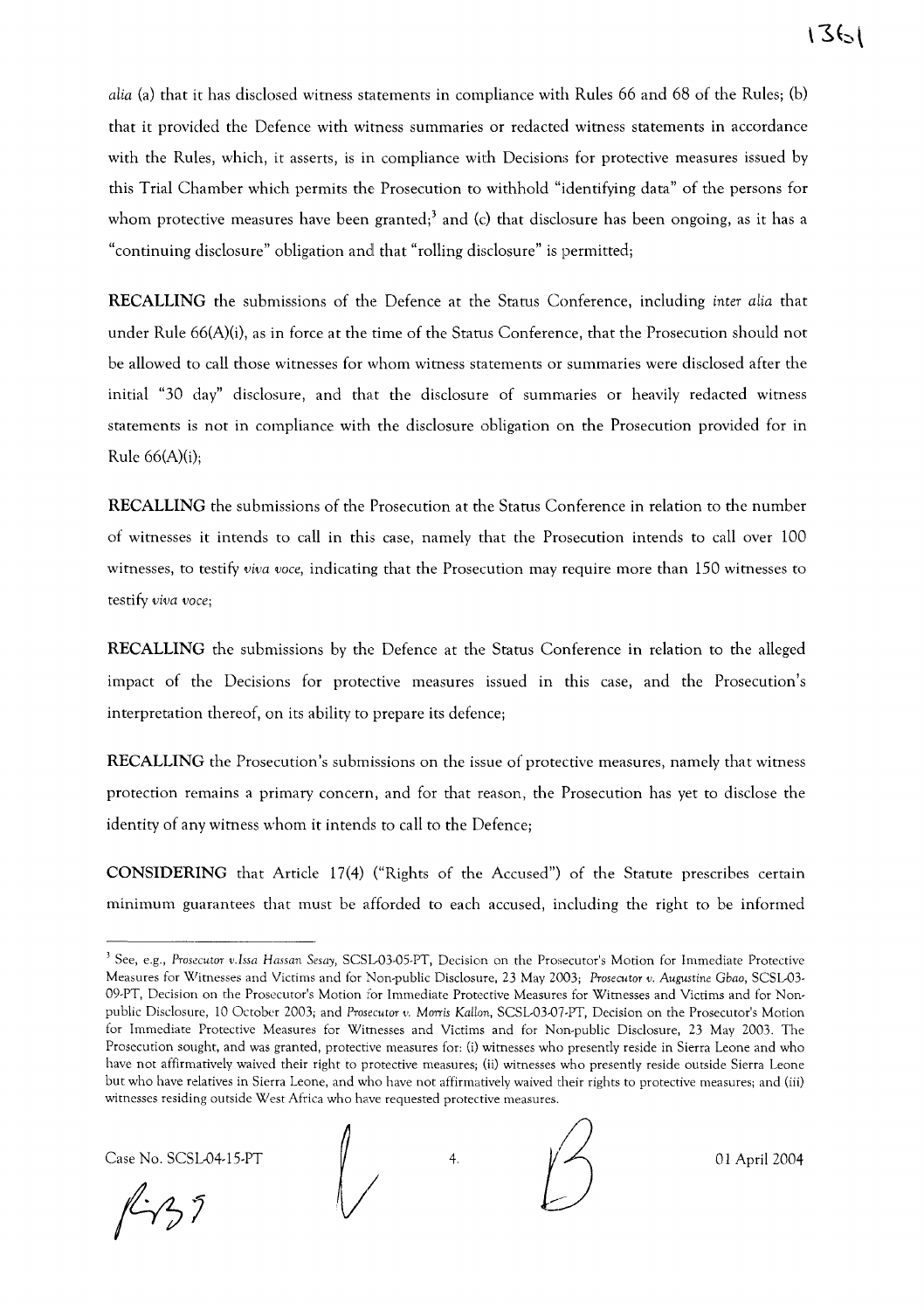promptly and in detail in a language which he or she understands of the nature and cause of the charge against him or her; the right to have adequate time and facilities for the preparation of his or her defence and to communicate with counsel of his or her own choosing; the right to be tried without undue delay; the right to examine, or have examined, the witnesses against him and to obtain the attendance and examination of witnesses on his behalf under the same conditions as witnesses against him; and the right not to be compelled to testify against himself or to confess guilt;

**CONSIDERING** the fundamental right of each Accused to a fair and expeditious trial;

**CONSIDERING** the rights and protections afforded to victims and witnesses under the Statute of the Special Court, as recognised in Article 17(2) of the Statute and as provided for through Rules 69 and 75 of the Rules; <sup>4</sup>

**CONSIDERING** that one of the primary purposes of placing disclosure obligations upon the Prosecution, as prescribed by the Rules - and indeed ensuring its compliance with those obligations is to ensure that the rights of the accused are respected;

**CONSIDERING** that the right of the Accused to be tried promptly must be interpreted in light of the right of the Accused to have adequate time and facilities to prepare his defence;

**FINDING** that the rights of the Accused in this case would be enhanced by requiring the Prosecution to provide to the Defence certain materials forthwith, as well as to provide the Defence and Trial Chamber with concrete information in relation to the case it intends to present;

Case No. SCSL-04-15-PT  $\begin{array}{ccc} \hline \end{array}$   $\begin{array}{ccc} \hline \end{array}$  5.  $\begin{array}{ccc} \hline \end{array}$  01 April 2004

<sup>4</sup> Rule 69 ("Protection of Victims and Witnesses") provides: (A) In exceptional circumstances, either of the parties may apply to a Judge of the Trial Chamber or the Trial Chamber to order the non-disclosure of the identity of a victim or witness who may be in danger or at risk, until the Judge or Chamber decides otherwise. (B) In the determination of protective measures for victims and witnesses, the Judge or Trial Chamber mav consult the Victims and Witnesses Unit. (C) Subject to Rule 75, the identity of the victim or witness shall be disclosed in sufficient time before a witness is to be called to allow adequate time for preparation of the prosecution and the defence.

Rule 75 ("Measures for the Protection of Victims and Witnesses") provides, in part: A) A Judge or a Chamber may, on its own motion, or at the request of either party, or of the victim or witness concerned, or of the Victims and Witnesses Unit, order appropriate measures to safeguard the privacy and security of victims and witnesses, provided that the measures are consistent with the rights of the accused. (B) A Judge or a Chamber may hold an in camera proceeding to determine whether to order: (i) Measures to prevent disclosure to the public or the media of the identity or whereabouts of a victim or a witness, or of persons related to or associated with him by such means as: (a) Expunging names and identifying information from the Special Court's public records; (b) Non-disclosure to the public of any records identifying the victim or witness; (c) Giving of testimony through image- or voice- altering devices or closed circuit television, video link or other similar technologies; and (d) Assignment of a pseudonym; (ii) Closed sessions, in accordance with Rule 79; (iii) Appropriate measures to facilitate the testimony of vulnerable victims and witnesses, such as one-way closed circuit television. (C) A Judge or a Chamber shall control the manner of questioning to avoid any harassment or intimidation.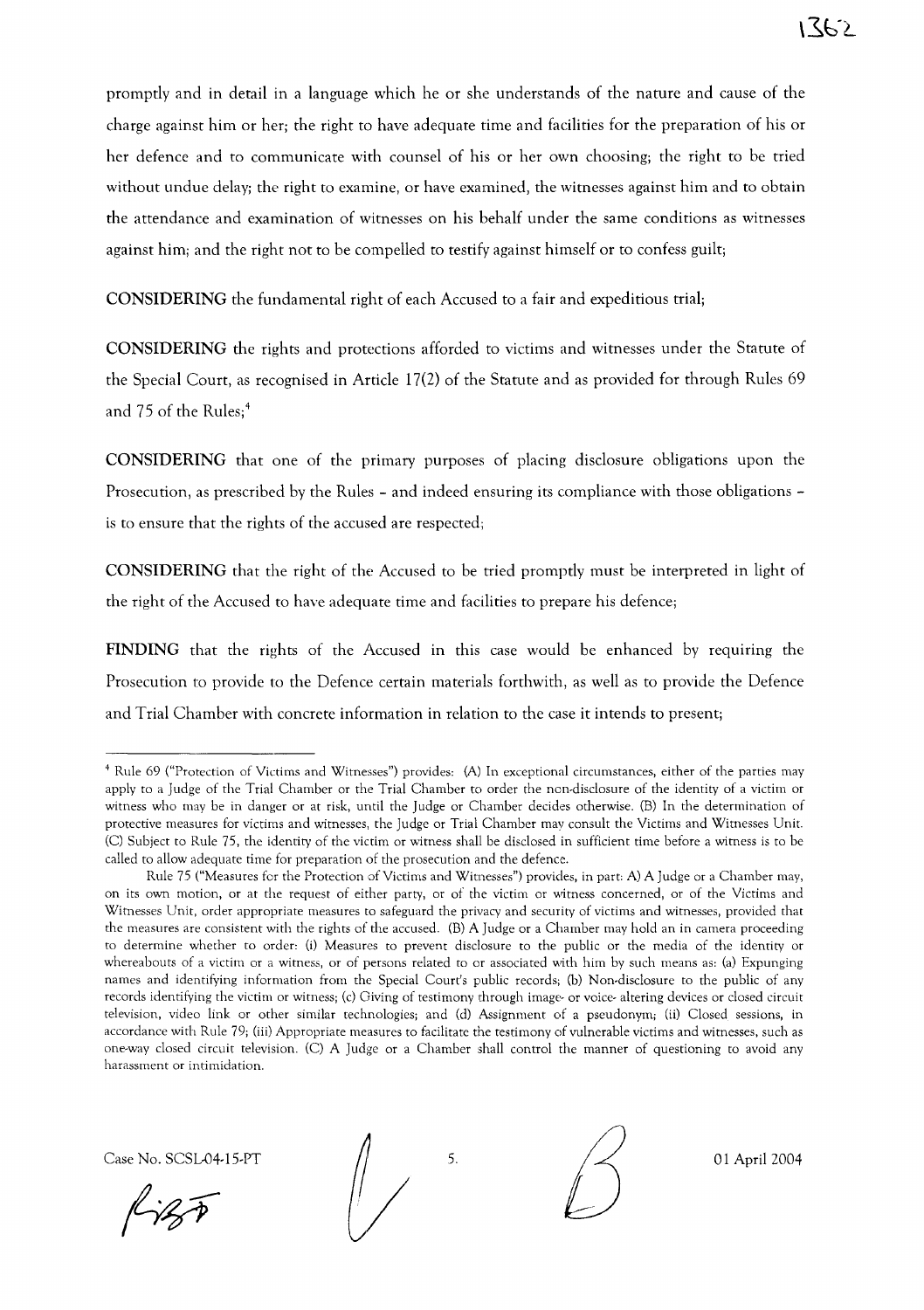CONCLUDING that, upon review of the materials and information detailed in this Order, the Trial Chamber will be better positioned to set a date for the commencement of trial proceedings in this case and to make any subsequent orders to the Prosecution to reduce its witness list, if deemed necessary, pursuant to Rule 73 *his* (D) of the Rules, thereby promoting the right of each Accused to a fair and expeditious trial;

PURSUANT TO Article 17 of the Statute of the Special Court, and Rules 54, 66, 67, 68, 73 *his* and *92 his* of the Rules;

HEREBY ORDERS that the Prosecution file, by 26 April 2004:

- 1. A witness list for all the witnesses the Prosecution intends to call at trial with the name or the pseudonym of each witness. Should the Prosecution seek to add any witnesses to this list after 26 April 2004, it shall be permitted to do so only upon good cause being shown;
- 2. A compliance report indicating: the number of witnesses for whom witness statements or summaries have been disclosed; the date upon which each statement or summary was disclosed; and the total number of pages of each statement or summary;
- 3. A summary for each witness on the witness list specified in 0), indicating the exact paragraph and/or count in the Indictment to which the witness will testify, as well as an estimated length of time required for each witness;
- 4. A list of exhibits the Prosecution intends to tender in evidence trial. Should the Prosecution seek to add an exhibit to this list after 26 April 2004, it shall be permitted to do so only upon good cause being shown; and
- 5. A copy of each exhibit which appears on the list as indicated in (4). The Prosecution is permitted to file the proposed exhibits either in paper form or on CD-ROM.

AND FURTHER ORDERS that the Prosecution file, by 3 May 2004:

6. A chart which indicates, for each paragraph in the Indictment, the testimonial evidence and primary documentary evidence upon which the Prosecution will rely to establish the allegations contained therein.

AND FURTHER ORDERS that the Prosecution, by 26 April 2004, disclose to the Defence:

 $1457$